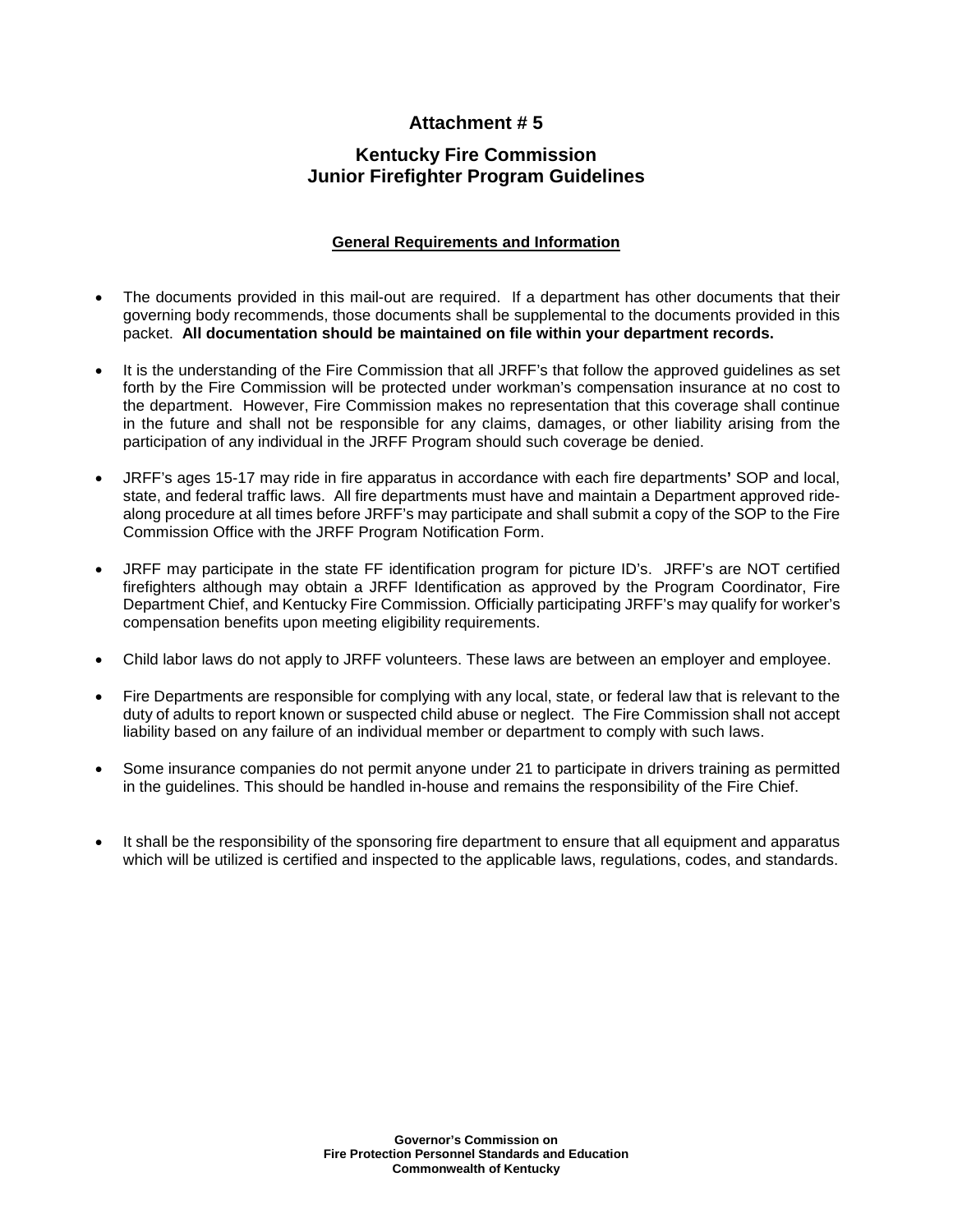JRFF's shall never:

- Serve as the Incident Commander during non-emergency and/or emergency responses;
- Participate in the place of trained personnel during non-emergency or emergency responses;
- Engage in any non-emergency or emergency activities which may expose the JRFF to any situation which may be **Immediately Dangerous to Life or Health** (IDLH) as defined by the U.S. National Institute for Occupational Safety and Health (NIOSH) involving any fire or smoke conditions to include structure, vehicle, dumpster, wildland, liquids, gases, or rubbish fires; and/or operating in any Hazardous Materials control activities.
- Operate hydraulic or power tools while on an non-emergency or emergency incident scene;
- Participate in ventilation on an non-emergency or emergency incident scene which involve the JRFF encountering an IDLH;
- Climb ladders during non-emergency or emergency incident responses to include aerial and/or ground ladders
- Be responsible for apparatus operations; or
- Be responsible or participate in traffic control activities
- **Respond to an incident either non-emergency or emergency to the scene while operating a POV (Privately Owned Vehicle).**
- **Install and/or operate a POV with any type of emergency warning device while responding to a non-emergency or emergency incident and/or have such warning devices installed in their POV (Privately Owned Vehicle).**

JRFF's on an incident scene may assist with the following activities:

- Accountability;
- Rehabilitation Area (Rehab);
- Exterior operations of hose to include operations and relocation of hose 3" or less in size, rolling and loading of hose outside an IDLH atmosphere;
- Retrieval of equipment and/or tools from apparatus

#### **Educational Requirements**

JRFF's shall be:

- A high school graduate or equivalent; or
- Enrolled in public, private, or home school in good standing who meet the attendance regulations as set forth by federal, state, or local authorities;
- A student must maintain a course grade average or the equivalent of the letter "C" in all courses of study; and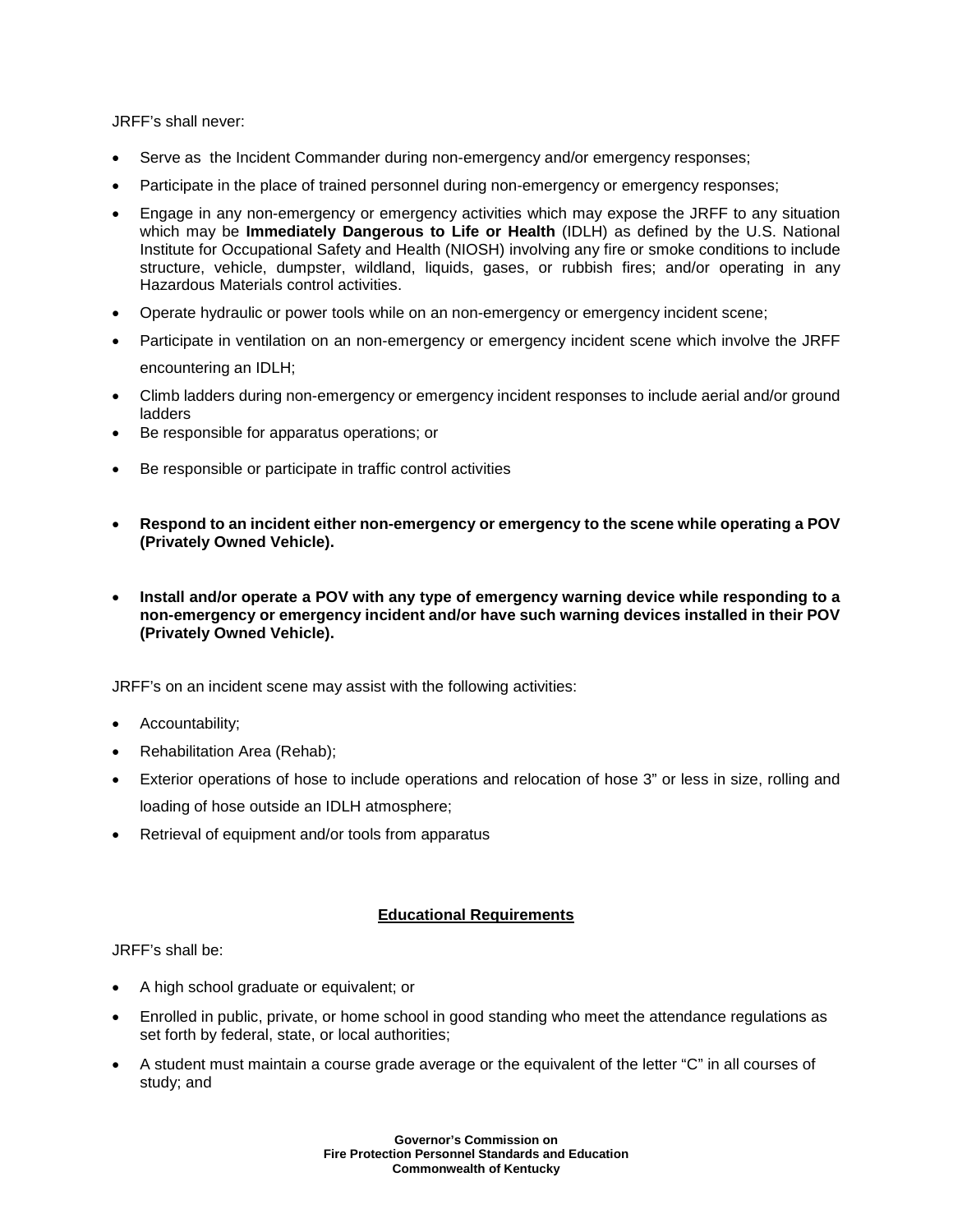• Prohibited from participating in any fire department activities during regular school hours unless authorized by educational institution and fire department.

## **Training Requirements**

JRFF's:

- May attend other classes not identified below when approved by Fire Chief and Program Coordinator, when no IDLH activities are involved;
- JRFF 15-17 years of age**,** whom are properly equipped with personal protective equipment, are permitted to participate in classroom and skills/hands-on training in the following areas:
	- o FF Olympics when approved by the Fire Chief and Program Coordinator
	- o Administration and Organization
	- o Safety
	- o Communications
	- o Fire Behavior (See below requirements for "live" fire training)
	- o Portable Extinguishers (using a burn pan no larger than 36 x 36)
	- o Personal Protective Equipment
	- o Forcible Entry (may include power/hydraulic tools when under direct instructor supervision)
	- o Ventilation (may include power saws when under direct instructor supervision and when secured with fall protection)
	- o Ropes and Knots (See Rescue for Technical Rope Rescue)
	- o o Ladders (shall include the use of a ladder belt or safety harness for fall prevention)
	- o Aerial Ladders (shall not exceed 60 degree climbing angle and 75 feet in height, shall include use of a ladder belt or safety harness for fall prevention)
	- o Hose/Nozzles/Appliances (shall not exceed hose line greater than 3")
	- o Foam (shall not exceed hose line size greater than 3")
	- o **Fire Control (see Live Fire chart below)**
	- o Loss Control (Salvage/Overhaul)
	- o Emergency Medical Care (shall meet all governing agency requirements)
	- o **Rescue (see Rescue chart below)**
	- o Water Supply
	- o Sprinklers (Fire Protection Systems and Alarms)
	- o Hazardous Materials (shall not be subject to "Live" products or an IDLH) may only be simulated operations.

**Governor's Commission on Fire Protection Personnel Standards and Education Commonwealth of Kentucky**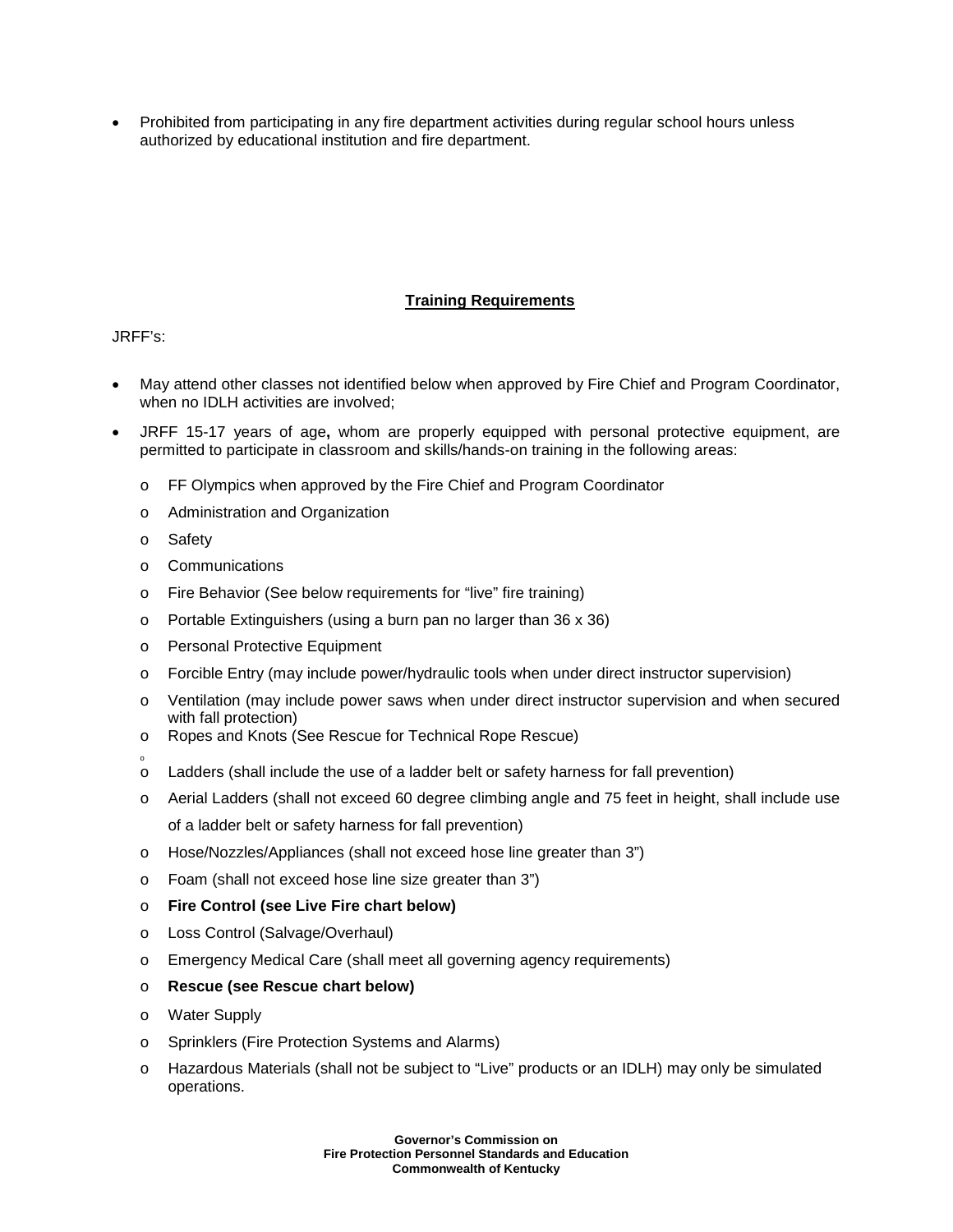- o Fire Prevention/Public Education
- o Building Construction
- o Aircraft Crash-Fire-Rescue **(see Live Fire chart below)**
- o Emergency Disaster Planning
- o Pump Operations
- o Drivers Training (shall only be by a licensed driver and only on a closed cone course under direct instructor supervision)(Driver Simulator is permitted by Non-Licensed JRFF)
- o Kentucky Firefighter Survival (may participate in all skills)
- o Kentucky Firefighter Rescue (may participate in all skills)
- o Kentucky Wildland Awareness (may participate in all skills)

| <b>Live Fire Training</b>             |                                                                                                                                       |  |  |  |
|---------------------------------------|---------------------------------------------------------------------------------------------------------------------------------------|--|--|--|
| <b>Structural Firefighting</b>        | Fire-Blast or Pro-Safe Burn Trailers, Shall<br>stay outside the burn room, Shall be under<br>direct supervision of an SFRT Instructor |  |  |  |
| Vehicle Firefighting                  | Fire-Blast vehicle fire prop only, Shall be<br>under direct supervision of SFRT instructor                                            |  |  |  |
| <b>Aircraft Firefighting</b>          | Fire-Blast helicopter fire prop only, shall be<br>under direct supervision of SFRT instructor                                         |  |  |  |
| <b>Flammable Liquids Firefighting</b> | Shall be SFRT exterior FLAG prop only,<br>under direct supervision of SFRT instructor                                                 |  |  |  |
| <b>Flammable Gases Firefighting</b>   | Shall be SFRT exterior FLAG prop only,<br>under direct supervision of SFRT instructor                                                 |  |  |  |
| Trash Container/ Rubbish Firefighting | Shall be SFRT prop only, under direct<br>supervision of SFRT instructor                                                               |  |  |  |
| Wildland Firefighting                 | No Live Fire Training Permitted                                                                                                       |  |  |  |

| <b>Technical Rescue Training</b> |                                                                                                                                                                             |  |
|----------------------------------|-----------------------------------------------------------------------------------------------------------------------------------------------------------------------------|--|
| Low and High Angle Rope Rescue   | Shall be by approved and recognized<br>standards and curricula, shall be under<br>direct supervision of instructor, JRFF shall<br>have a full-body harness and secured with |  |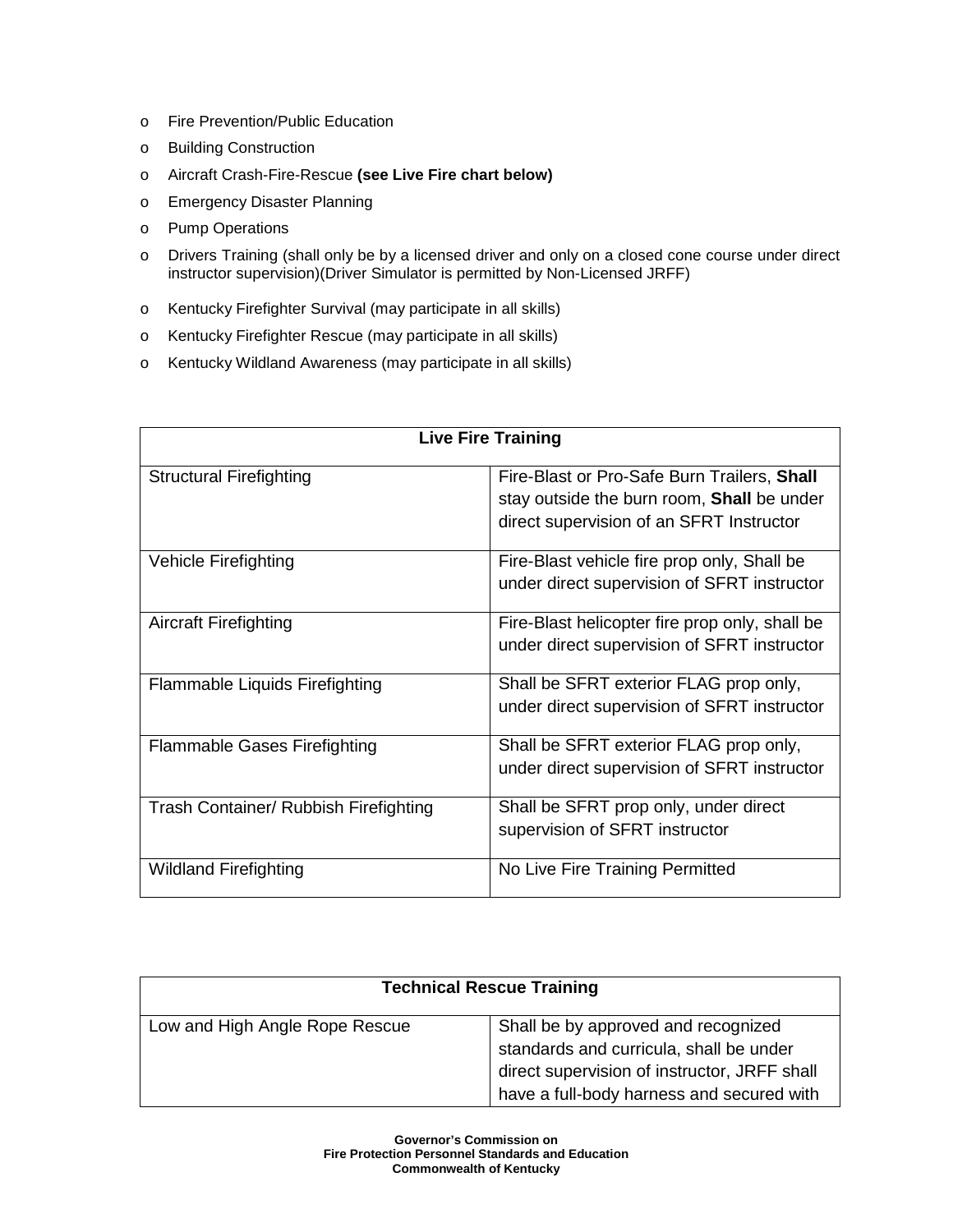|                                       | a belay, shall be from a height of no more |
|---------------------------------------|--------------------------------------------|
|                                       | than 75 feet                               |
|                                       |                                            |
| <b>Trench Rescue</b>                  | Shall be under direct supervision of the   |
|                                       | instructor                                 |
|                                       |                                            |
| <b>Confined Space Rescue</b>          | Shall be under direct supervision of the   |
|                                       | instructor                                 |
|                                       |                                            |
| <b>Collapse Rescue</b>                | Shall be under direct supervision of the   |
|                                       | instructor                                 |
|                                       |                                            |
| <b>Vehicle Extrication and Rescue</b> | Shall be under direct supervision of the   |
|                                       |                                            |
|                                       | instructor                                 |
|                                       |                                            |
| Farm & Machinery Rescue               | Shall be under direct supervision of the   |
|                                       | instructor                                 |
|                                       |                                            |
| <b>Swift Water Rescue</b>             | IS NOT PERMITTED TO PARTICIAPTE            |
|                                       |                                            |
| Dive Rescue                           | <b>IS NOT PERMITTED TO PARTICIPATE</b>     |
|                                       |                                            |
| Ice Rescue                            | <b>IS NOT PERMITTED TO PARTICIPATE</b>     |
|                                       |                                            |

# **Incident Response Requirements**

## JRFF's:

• Members 15-17 years of age shall complete a minimum of 30 hours of training in the following areas prior to participating on an incident scene:

| $\Omega$ | A0000        | Administration                | 2 hrs.           |
|----------|--------------|-------------------------------|------------------|
| $\circ$  | <b>B0000</b> | Safety                        | $3$ hrs.         |
| O        | D0000        | Fire Behavior                 | 2 hrs.           |
| $\Omega$ | E0000        | <b>Portable Extinguishers</b> | 1 hr.            |
| $\Omega$ | F0000        | PPE                           | 3 hrs.           |
| $\Omega$ | G0000        | Forcible Entry                | 1 hr.            |
| $\Omega$ | H0000        | Ventilation                   | 1 <sub>hr.</sub> |
| $\circ$  | 10000        | Ropes                         | 1 <sub>hr.</sub> |
| $\circ$  | J0000        | Ladders                       | 2 hrs.           |
| $\circ$  | K0000        | Hose                          | $2$ hrs.         |
| $\circ$  | M0000        | <b>Fire Control</b>           | 1 <sub>hr.</sub> |
| $\Omega$ | N0000        | Loss Control                  | 2 hr.            |